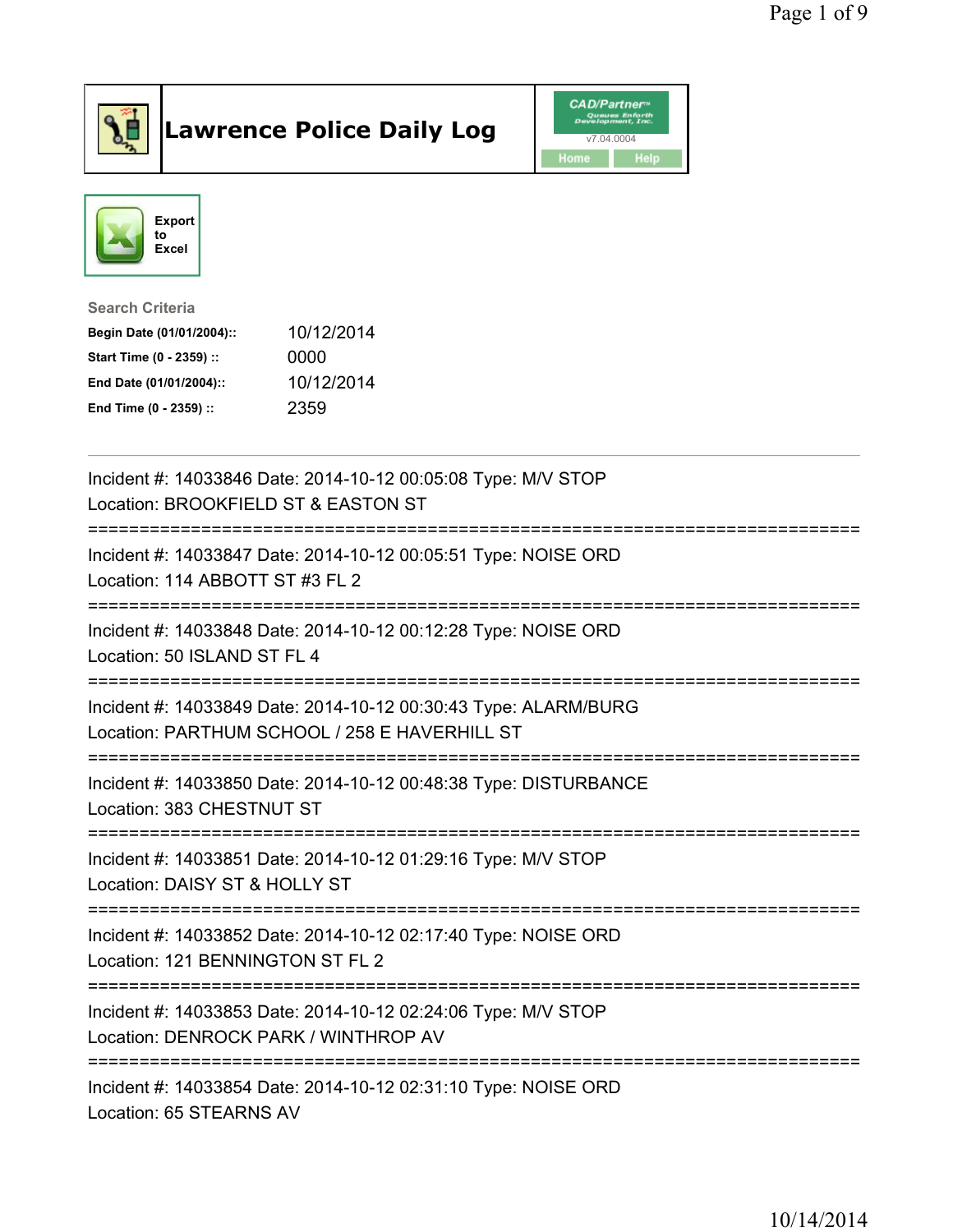| Incident #: 14033855 Date: 2014-10-12 02:35:36 Type: M/V STOP<br>Location: WINTHROP AV                                                        |
|-----------------------------------------------------------------------------------------------------------------------------------------------|
| Incident #: 14033856 Date: 2014-10-12 02:37:07 Type: M/V STOP<br>Location: LOWELL ST & MARGIN ST                                              |
| Incident #: 14033857 Date: 2014-10-12 02:49:56 Type: DISTURBANCE<br>Location: 141 BENNINGTON ST                                               |
| Incident #: 14033858 Date: 2014-10-12 02:56:04 Type: LARCENY/PAST<br>Location: CVS PHARMACY / 266 BROADWAY<br>=============================== |
| Incident #: 14033859 Date: 2014-10-12 03:13:16 Type: NOISE ORD<br>Location: 13 LAFAYETTE AV                                                   |
| Incident #: 14033860 Date: 2014-10-12 03:29:49 Type: NOISE ORD<br>Location: 114 ABBOTT ST FL 2                                                |
| Incident #: 14033861 Date: 2014-10-12 03:37:55 Type: NOISE ORD<br>Location: 138 S UNION ST<br>;==============================                 |
| Incident #: 14033862 Date: 2014-10-12 03:42:46 Type: FIGHT<br>Location: 11 WASHINGTON WY                                                      |
| Incident #: 14033863 Date: 2014-10-12 03:55:39 Type: NOISE ORD<br>Location: 27 WILLOW ST                                                      |
| Incident #: 14033864 Date: 2014-10-12 04:04:52 Type: NOTIFICATION<br>Location: 125 AMESBURY ST FL 1                                           |
| Incident #: 14033865 Date: 2014-10-12 04:10:30 Type: MEDIC SUPPORT<br>Location: 204 SOUTH UNION ST                                            |
| Incident #: 14033866 Date: 2014-10-12 04:18:32 Type: FIGHT<br>Location: 109 MARGIN ST FL 3                                                    |
| Incident #: 14033867 Date: 2014-10-12 04:25:06 Type: DOMESTIC/PROG<br>Location: 11 WASHINGTON WY                                              |
| Incident #: 14033868 Date: 2014-10-12 04:30:55 Type: NOISE ORD<br>Lootion: 497 LIAVEDLII L. OT EL 9                                           |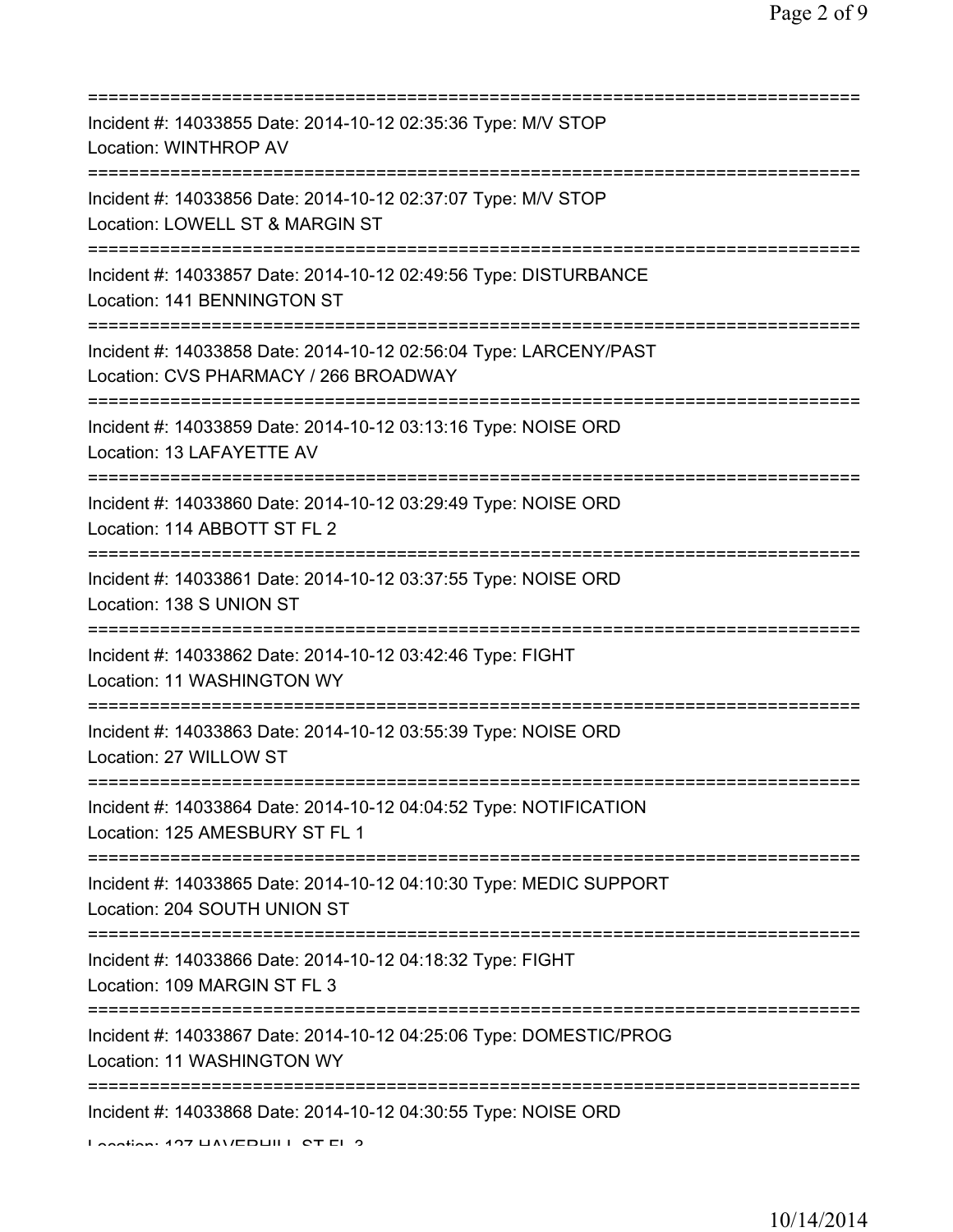| Incident #: 14033870 Date: 2014-10-12 04:38:56 Type: NOISE ORD<br>Location: 163 UNION ST FL 2                                                   |
|-------------------------------------------------------------------------------------------------------------------------------------------------|
| Incident #: 14033869 Date: 2014-10-12 04:39:12 Type: M/V STOP<br>Location: SOUTH UNION ST & ABBOTT ST<br>=========================              |
| Incident #: 14033871 Date: 2014-10-12 04:47:17 Type: M/V STOP<br>Location: HAMPSHIRE ST & HAVERHILL ST<br>===================================== |
| Incident #: 14033872 Date: 2014-10-12 04:50:10 Type: TOW OF M/V<br>Location: 73 WINTHROP AV<br>====================================             |
| Incident #: 14033873 Date: 2014-10-12 05:04:31 Type: DISTURBANCE<br>Location: 133 ESSEX ST                                                      |
| Incident #: 14033874 Date: 2014-10-12 05:31:26 Type: DOMESTIC/PROG<br><b>Location: MARKET ST</b>                                                |
| Incident #: 14033875 Date: 2014-10-12 06:01:41 Type: SHOTS FIRED<br>Location: ALDER ST & POPLAR ST                                              |
| =============<br>Incident #: 14033876 Date: 2014-10-12 06:44:53 Type: MEDIC SUPPORT<br>Location: 23 HAWLEY ST                                   |
| Incident #: 14033877 Date: 2014-10-12 06:45:12 Type: DOMESTIC/PROG<br>Location: 4 KENT ST                                                       |
| Incident #: 14033878 Date: 2014-10-12 07:12:44 Type: UNWANTEDGUEST<br>Location: 34 KENDALL ST                                                   |
| Incident #: 14033879 Date: 2014-10-12 07:46:28 Type: BUILDING CHK<br>Location: 80 ABBOTT ST                                                     |
| Incident #: 14033880 Date: 2014-10-12 08:12:01 Type: M/V STOP<br>Location: 1 PARKER ST                                                          |
| Incident #: 14033881 Date: 2014-10-12 09:19:10 Type: ALARM/BURG<br>Location: 1 PLEASANT TER                                                     |
| Incident #: 14033882 Date: 2014-10-12 09:33:53 Type: ALARM/BURG                                                                                 |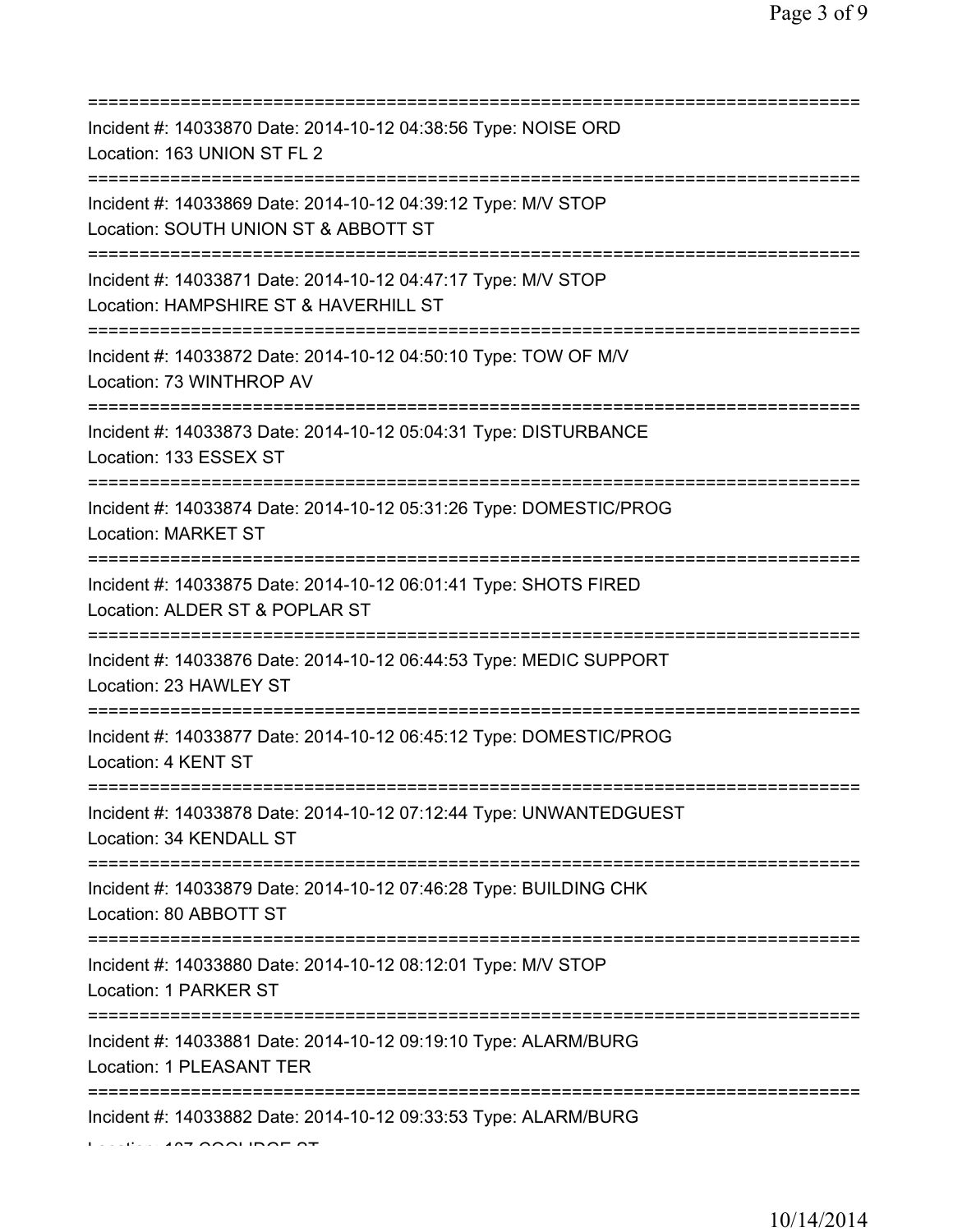=========================================================================== Incident #: 14033883 Date: 2014-10-12 10:19:47 Type: 911 HANG UP Location: 52 UNION ST #1 =========================================================================== Incident #: 14033884 Date: 2014-10-12 10:46:10 Type: GENERAL SERV Location: 142 ABBOTT ST =========================================================================== Incident #: 14033885 Date: 2014-10-12 11:08:18 Type: HIT & RUN M/V Location: 491 BROADWAY =========================================================================== Incident #: 14033886 Date: 2014-10-12 11:11:34 Type: 209A/SERVE Location: 1 RIVERVIEW PL =========================================================================== Incident #: 14033887 Date: 2014-10-12 12:18:54 Type: NOISE ORD Location: 72 MILTON ST =========================================================================== Incident #: 14033888 Date: 2014-10-12 12:39:11 Type: M/V STOP Location: COMMON ST & NEWBURY ST =========================================================================== Incident #: 14033889 Date: 2014-10-12 12:43:18 Type: GENERAL SERV Location: LAUNDRY CAPITAL / 351 BROADWAY =========================================================================== Incident #: 14033890 Date: 2014-10-12 12:51:36 Type: KEEP PEACE Location: 19 PROVIDENCE ST =========================================================================== Incident #: 14033891 Date: 2014-10-12 13:43:07 Type: MAL DAMAGE Location: 111 ABBOTT ST =========================================================================== Incident #: 14033892 Date: 2014-10-12 14:11:05 Type: THREATS Location: HEAVENLY DONUTS / 262 ESSEX ST =========================================================================== Incident #: 14033893 Date: 2014-10-12 14:28:27 Type: DOMESTIC/PAST Location: 40 BELMONT ST =========================================================================== Incident #: 14033894 Date: 2014-10-12 14:31:31 Type: ALARM/HOLD Location: 130 FRANKLIN ST =========================================================================== Incident #: 14033895 Date: 2014-10-12 14:38:07 Type: CK WELL BEING Location: 47 N PARISH RD =========================================================================== Incident #: 14033896 Date: 2014-10-12 14:38:53 Type: DK (DRUNK) Location: CENTRAL CATHOLIC HIGH SCHOOL / 300 HAMPSHIRE ST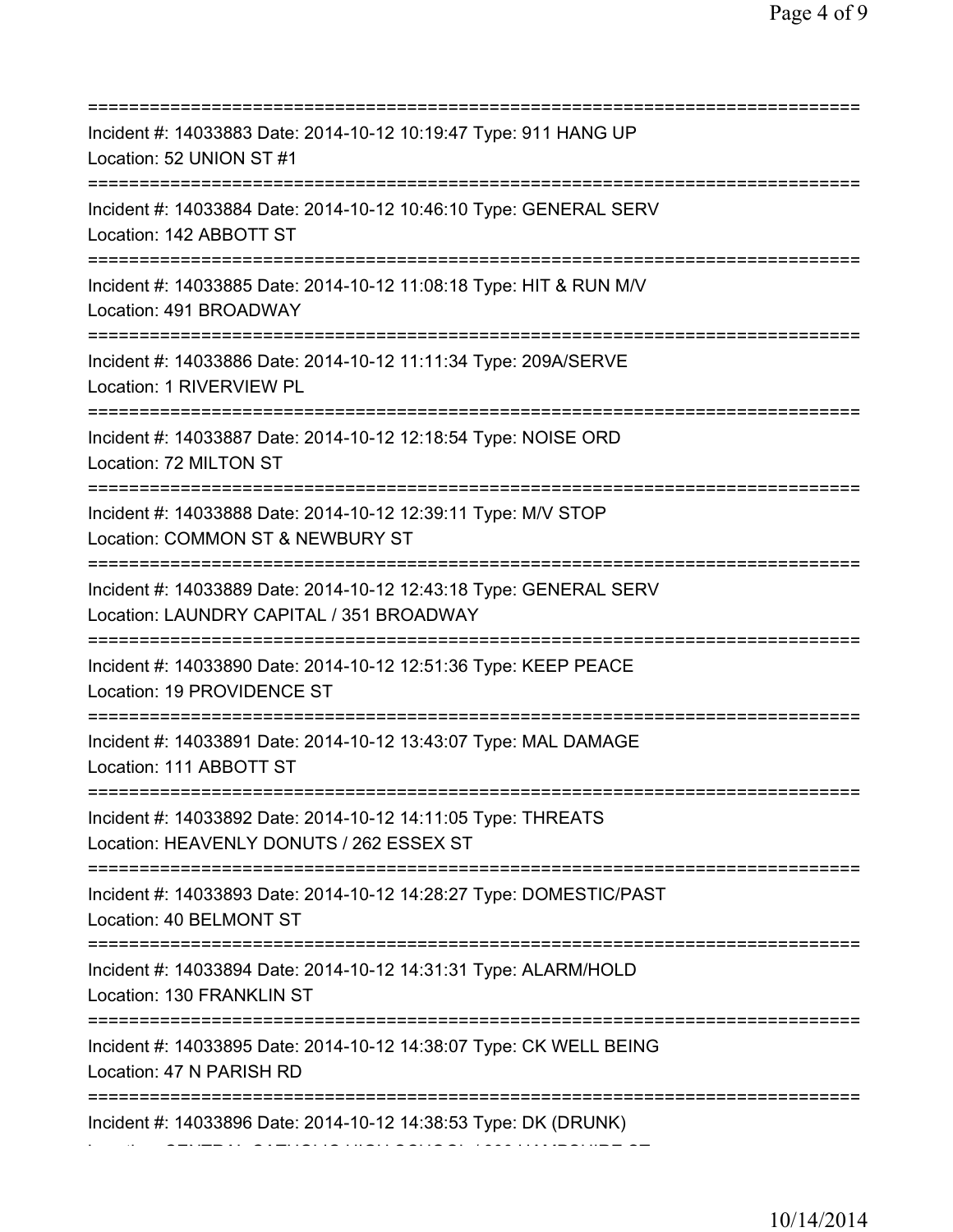| Incident #: 14033897 Date: 2014-10-12 14:56:36 Type: ALARM/BURG<br>Location: 13 GROVE ST                                                  |
|-------------------------------------------------------------------------------------------------------------------------------------------|
| Incident #: 14033898 Date: 2014-10-12 15:00:17 Type: RECOV/STOL/MV<br>Location: 95 STEARNS AV                                             |
| Incident #: 14033899 Date: 2014-10-12 15:03:16 Type: M/V STOP<br>Location: 42 AMES ST                                                     |
| ====================================<br>Incident #: 14033900 Date: 2014-10-12 15:03:54 Type: MEDIC SUPPORT<br>Location: 3 BIGELOW ST      |
| Incident #: 14033901 Date: 2014-10-12 15:06:09 Type: NOISE ORD<br>Location: BROOKFIELD ST & INMAN ST<br>================================= |
| Incident #: 14033902 Date: 2014-10-12 15:15:17 Type: 209A/VIOLATION<br>Location: 1 RIVERVIEW PL<br>.---------------------------------     |
| Incident #: 14033903 Date: 2014-10-12 15:20:21 Type: AUTO ACC/UNK PI<br>Location: BROADWAY & WATER ST                                     |
| Incident #: 14033904 Date: 2014-10-12 15:44:15 Type: DISORDERLY<br>Location: BROOKFIELD ST & INMAN ST                                     |
| Incident #: 14033905 Date: 2014-10-12 15:51:10 Type: THREATS<br>Location: 100 PARK ST FL 2                                                |
| Incident #: 14033906 Date: 2014-10-12 15:58:19 Type: MEDIC SUPPORT<br>Location: 114 LIQUORS / 80 WINTHROP AV                              |
| Incident #: 14033907 Date: 2014-10-12 16:02:51 Type: M/V STOP<br>Location: 95 ALDER ST                                                    |
| Incident #: 14033908 Date: 2014-10-12 17:10:10 Type: LOUD NOISE<br>Location: 116 FARNHAM ST                                               |
| Incident #: 14033909 Date: 2014-10-12 17:18:37 Type: TOW OF M/V<br>Location: BROOK ST & UNION ST                                          |
| Incident #: 14033910 Date: 2014-10-12 17:20:16 Type: UNWANTEDGUEST                                                                        |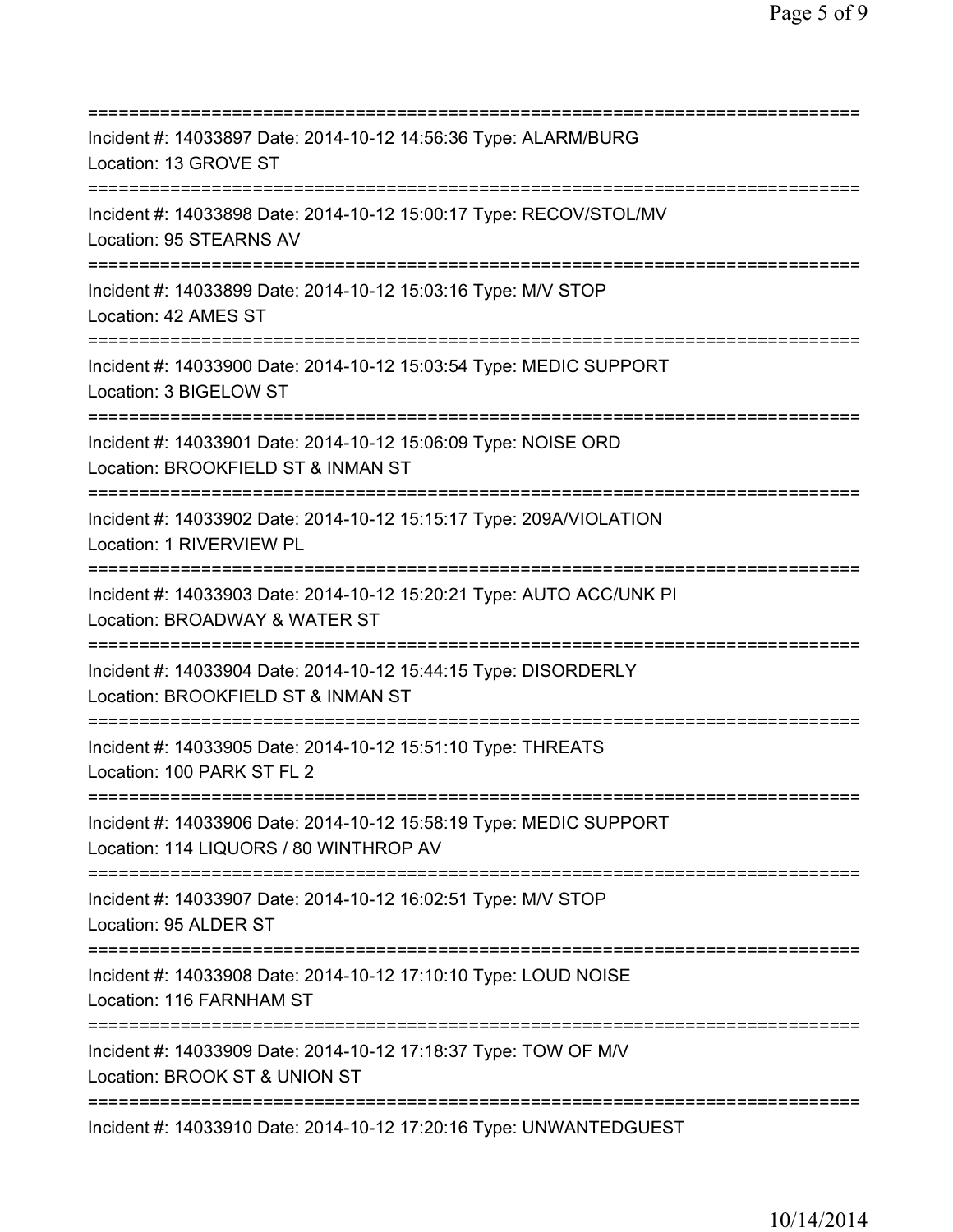=========================================================================== Incident #: 14033911 Date: 2014-10-12 17:39:50 Type: MV/BLOCKING Location: 41 CHELMSFORD ST =========================================================================== Incident #: 14033912 Date: 2014-10-12 17:42:37 Type: NOTIFICATION Location: 40 WHITE ST #66 =========================================================================== Incident #: 14033913 Date: 2014-10-12 17:51:01 Type: SUICIDE ATTEMPT Location: 149 FERRY ST =========================================================================== Incident #: 14033914 Date: 2014-10-12 17:58:37 Type: MEDIC SUPPORT Location: 19 OREGON AV FL 3 =========================================================================== Incident #: 14033915 Date: 2014-10-12 18:13:23 Type: TOW OF M/V Location: MANCHESTER ST PARK =========================================================================== Incident #: 14033916 Date: 2014-10-12 18:19:15 Type: MEDIC SUPPORT Location: 599 CANAL ST #BASEMENT =========================================================================== Incident #: 14033917 Date: 2014-10-12 18:20:40 Type: UNWANTEDGUEST Location: 19 WINTER ST =========================================================================== Incident #: 14033918 Date: 2014-10-12 18:50:14 Type: NOISE ORD Location: FARNHAM ST & FOSTER ST =========================================================================== Incident #: 14033919 Date: 2014-10-12 18:53:03 Type: AUTO ACC/UNK PI Location: 8 RESERVOIR TER =========================================================================== Incident #: 14033920 Date: 2014-10-12 19:06:12 Type: NOISE ORD Location: 253 JACKSON ST #RIGHT FL 1 =========================================================================== Incident #: 14033921 Date: 2014-10-12 19:31:18 Type: 911 HANG UP Location: 18 EVERETT ST =========================================================================== Incident #: 14033922 Date: 2014-10-12 19:36:02 Type: M/V STOP Location: 77 WINTHROP AV =========================================================================== Incident #: 14033923 Date: 2014-10-12 19:37:37 Type: KEEP PEACE Location: 24 BENNINGTON ST =========================================================================== Incident #: 14033924 Date: 2014-10-12 20:12:08 Type: SUS PERS/MV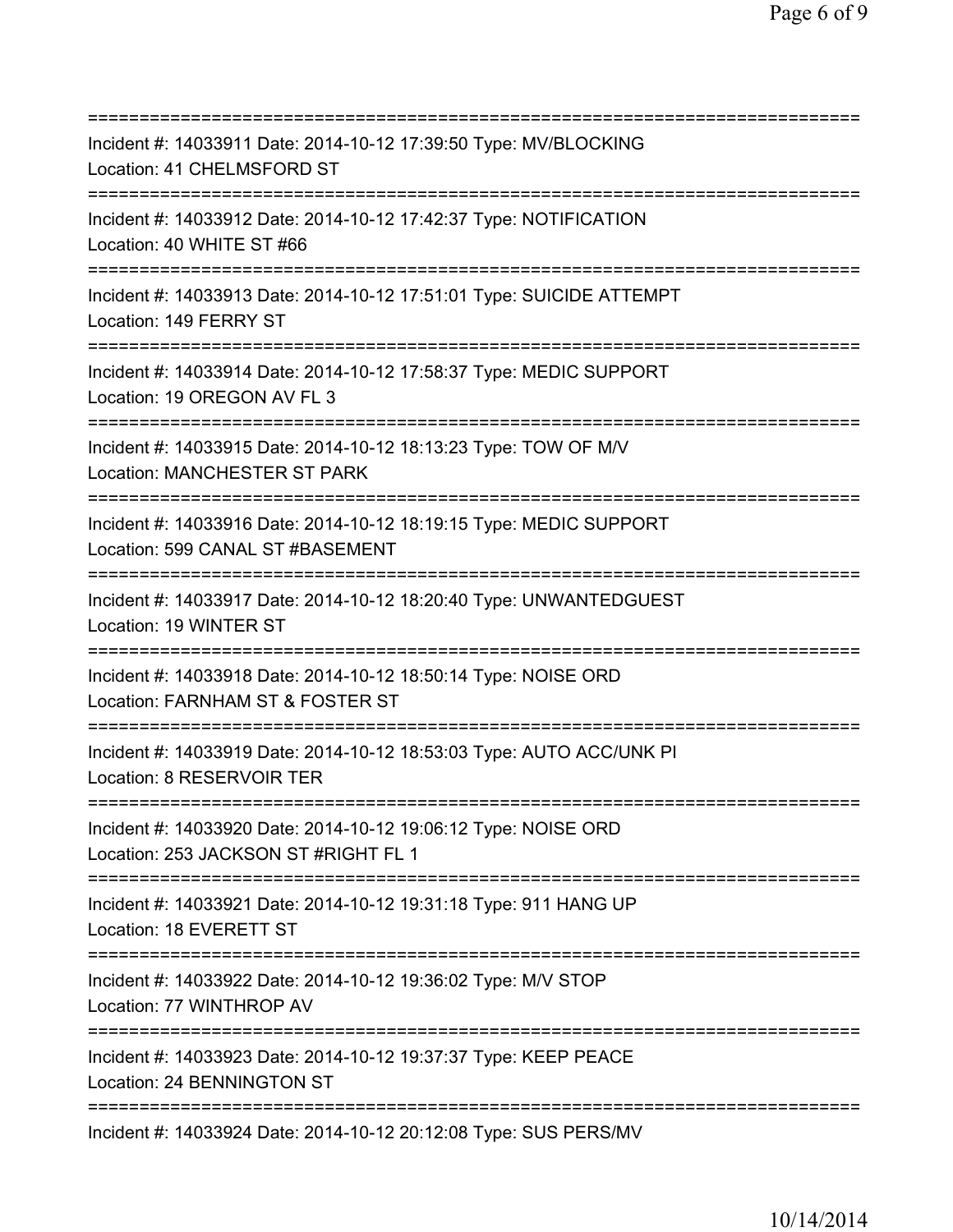| Location: 12 METHUEN ST                                                                                                              |
|--------------------------------------------------------------------------------------------------------------------------------------|
| Incident #: 14033925 Date: 2014-10-12 20:16:03 Type: M/V STOP<br>Location: BROADWAY & CANAL ST                                       |
| Incident #: 14033926 Date: 2014-10-12 20:22:47 Type: M/V STOP<br><b>Location: METHUEN ST</b><br>:=================================== |
| Incident #: 14033927 Date: 2014-10-12 20:35:31 Type: FIGHT<br>Location: KENNEDY FRIED / 144 S UNION ST                               |
| Incident #: 14033928 Date: 2014-10-12 20:42:39 Type: LARCENY/PAST<br>Location: 61 S UNION ST                                         |
| Incident #: 14033929 Date: 2014-10-12 21:15:21 Type: NOISE ORD<br>Location: 76 SALEM ST                                              |
| :======================<br>Incident #: 14033930 Date: 2014-10-12 21:19:44 Type: NOISE ORD<br>Location: 7 ELEVEN / 92 LOWELL ST       |
| Incident #: 14033931 Date: 2014-10-12 21:23:08 Type: M/V STOP<br><b>Location: 50 MERRIMACK ST</b>                                    |
| Incident #: 14033932 Date: 2014-10-12 21:36:32 Type: UNKNOWN PROB<br>Location: 48 DUCKETT AV #11                                     |
| Incident #: 14033933 Date: 2014-10-12 21:39:04 Type: KEEP PEACE<br>Location: 351 ESSEX ST #201 FL 2                                  |
| Incident #: 14033934 Date: 2014-10-12 21:42:58 Type: NOISE ORD<br>Location: 112 MARSTON ST #406                                      |
| ;====================================<br>Incident #: 14033936 Date: 2014-10-12 21:43:03 Type: B&E/PAST<br>Location: 76 MELVIN ST     |
| Incident #: 14033935 Date: 2014-10-12 21:43:39 Type: NOISE ORD<br>Location: 8 GRACE TER #5                                           |
| Incident #: 14033937 Date: 2014-10-12 21:58:12 Type: M/V STOP<br>Location: MERRIMACK ST & PARKER ST                                  |
| Individual 4. A ADOODD Data: ONA A AD AD OD ADD A Tumber DIRTH IDD ANIOF                                                             |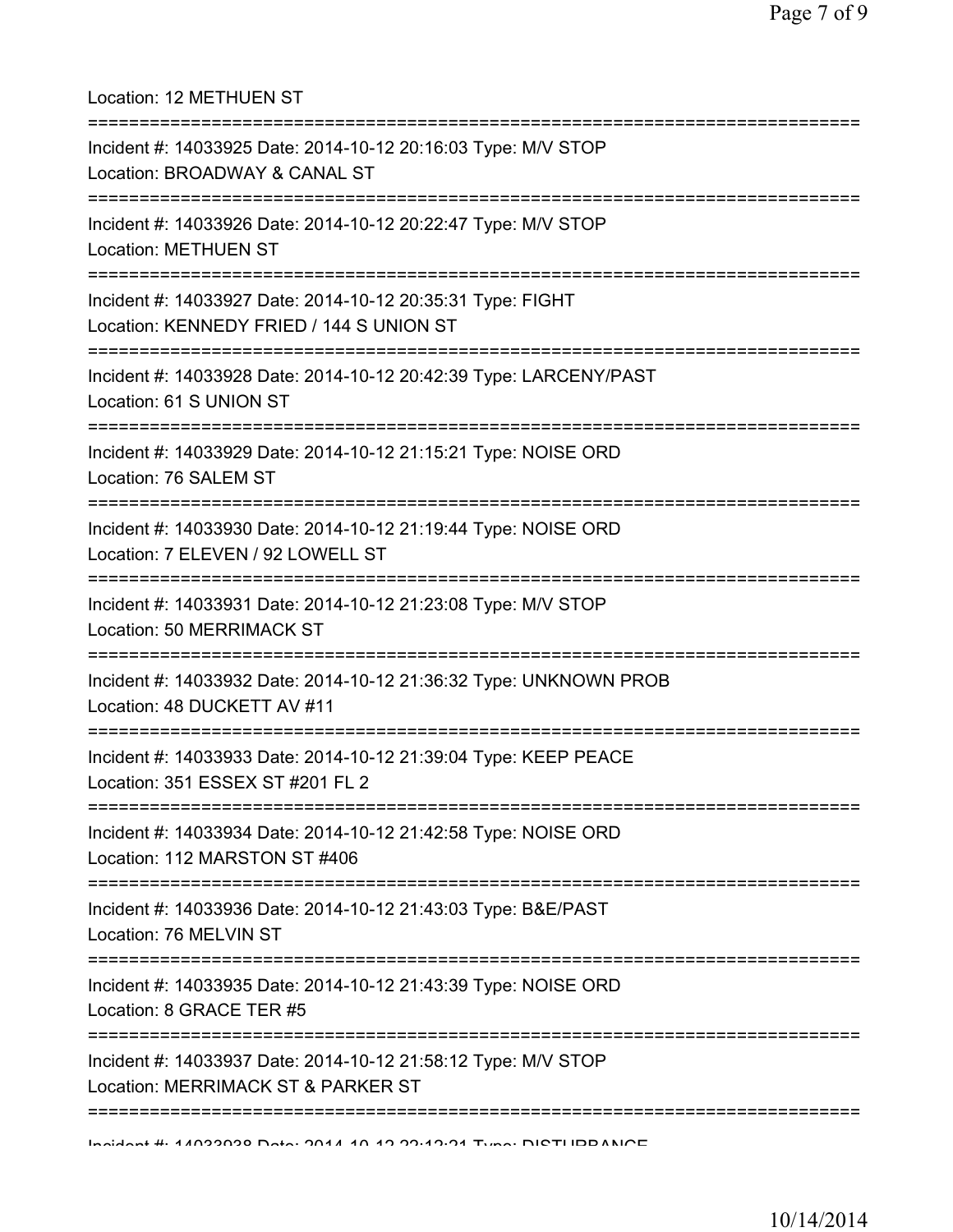## Location: PARK / HIGH ST

| Incident #: 14033939 Date: 2014-10-12 22:41:55 Type: M/V STOP<br>Location: ANDOVER ST & FOSTER ST                                     |
|---------------------------------------------------------------------------------------------------------------------------------------|
| :=======================<br>Incident #: 14033940 Date: 2014-10-12 22:42:32 Type: A&B D/W PAST<br>Location: HAVERHILL ST & LAWRENCE ST |
| Incident #: 14033941 Date: 2014-10-12 22:47:31 Type: M/V STOP<br>Location: APPLETON ST & METHUEN ST                                   |
| Incident #: 14033942 Date: 2014-10-12 22:51:02 Type: LARCENY/PAST<br>Location: 62 GREENWOOD ST FL 2<br>-------------------------      |
| Incident #: 14033943 Date: 2014-10-12 22:52:06 Type: NOISE ORD<br>Location: 100 PERRY AV FL 1                                         |
| Incident #: 14033944 Date: 2014-10-12 22:53:11 Type: MEDIC SUPPORT<br>Location: 204 S UNION ST #3R FL 3                               |
| Incident #: 14033945 Date: 2014-10-12 22:57:10 Type: UNKNOWN PROB<br>Location: FALLS BRIDGE / null                                    |
| Incident #: 14033946 Date: 2014-10-12 22:57:17 Type: KEEP PEACE<br>Location: 68 NEWBURY ST                                            |
| Incident #: 14033948 Date: 2014-10-12 23:01:03 Type: LARCENY/PAST<br>Location: 1 DOYLE ST                                             |
| Incident #: 14033947 Date: 2014-10-12 23:03:11 Type: M/V STOP<br>Location: CANAL ST & HAMPSHIRE ST                                    |
| :=============================<br>Incident #: 14033949 Date: 2014-10-12 23:06:18 Type: SUS PERS/MV<br>Location: 29 SHATTUCK ST        |
| Incident #: 14033950 Date: 2014-10-12 23:26:34 Type: M/V STOP<br>Location: 1 CANAL ST                                                 |
| Incident #: 14033951 Date: 2014-10-12 23:36:01 Type: M/V STOP<br>Location: STORROW ST & WOODLAND ST                                   |
|                                                                                                                                       |